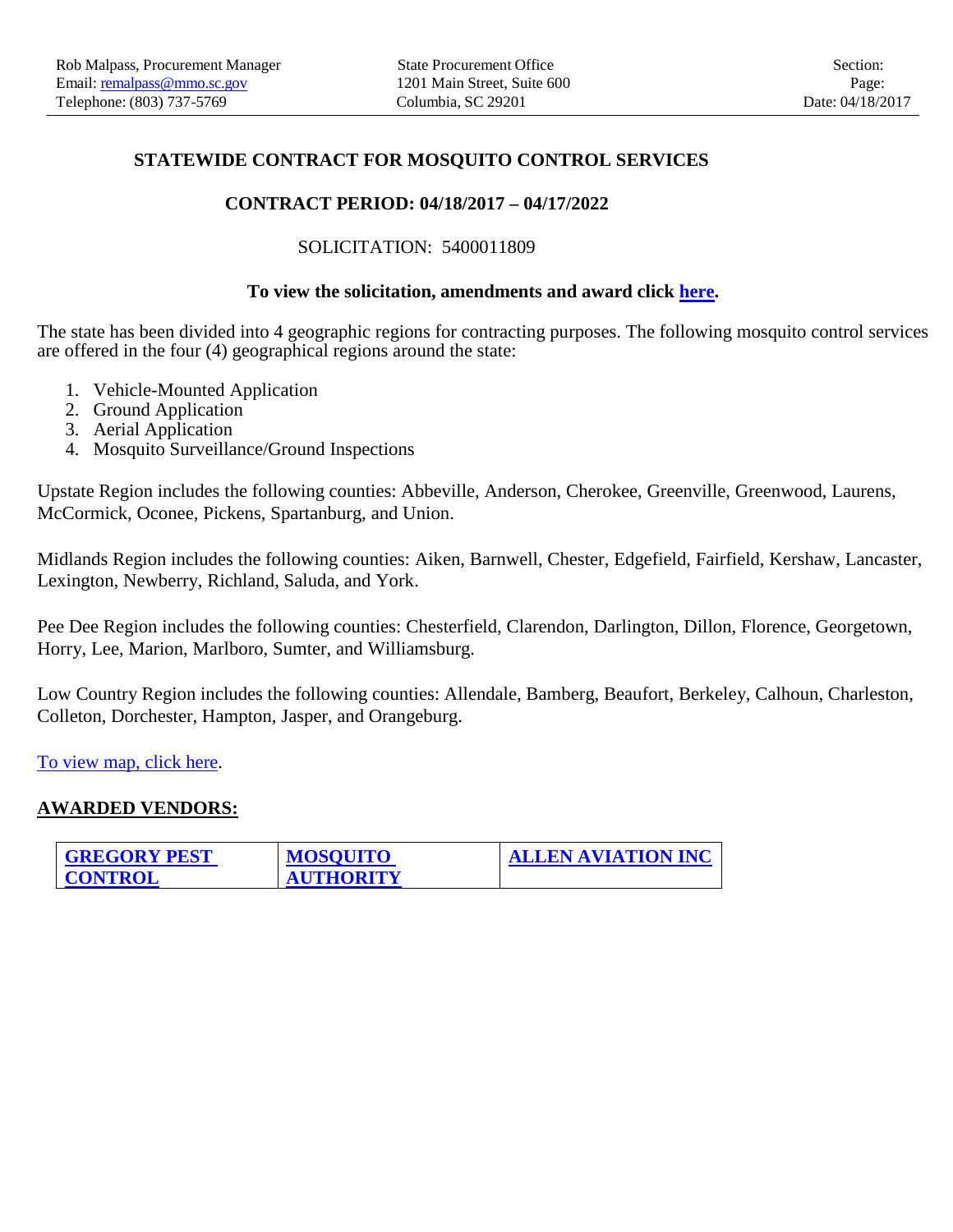<span id="page-1-0"></span>

| <b>VENDOR:</b>                               | <b>Gregory Pest Control</b><br>1313 Miller Road<br>Greenville, SC 29607 |
|----------------------------------------------|-------------------------------------------------------------------------|
| <b>CONTACT PERSON:</b>                       | Tim Teague                                                              |
| <b>CELL NUMBER:</b>                          | $(803)$ 309-6844                                                        |
| <b>TOLL TELEPHONE NUMBER:</b> (800) 922-2596 |                                                                         |
| <b>EMAIL ADDRESS:</b>                        | tteague@gregorypestsolutions.com                                        |
| <b>VENDOR NUMBER:</b>                        | 7000044618                                                              |
| <b>CONTRACT NO.:</b>                         | 4400015825                                                              |

| Lots           | Description                                                                             | U/M            | <b>Unit Price</b> |
|----------------|-----------------------------------------------------------------------------------------|----------------|-------------------|
| $\mathbf{1}$   | Vehicle Application - Larvicide - Upstate Region                                        | Acre           | \$1.50            |
| $\mathbf{1}$   | Vehicle Application ULV - Adultcide - Upstate Region                                    | Acre           | \$1.00            |
| $\mathbf{1}$   | Hand-Held/Backpack Application - Larvicide - Upstate Region                             | Square<br>Feet | \$0.006           |
| $\mathbf{1}$   | 45 Day Larvicide Briquettes - Upstate Region                                            | Each           | \$4.50            |
| 1              | Hand-Held/Backpack Application ULV-Adulticide - Upstate Region                          | Square<br>Feet | \$0.006           |
| $\mathbf{1}$   | Hand-Held/Backpack Application Thermal Fogging - Adulticide -<br><b>Upstate Region</b>  | Square<br>Feet | \$0.006           |
| $\mathbf{1}$   | Door-to-Door Mosquito Control Inspection - Upstate Region                               | Hours          | \$138.00          |
| 3              | Vehicle Application - Larvicide - Midlands Region                                       | Acre           | \$1.50            |
| $\overline{3}$ | Vehicle Application ULV - Adultcide - Midlands Region                                   | Acre           | \$1.00            |
| $\overline{3}$ | Hand-Held/Backpack Application - Larvicide - Midlands Region                            | Square<br>Feet | \$0.006           |
| 3              | 45 Day Larvicide Briquettes - Midlands Region                                           | Each           | \$4.50            |
| $\overline{3}$ | Hand-Held/Backpack Application ULV-Adulticide - Midlands Region                         | Square<br>Feet | \$0.006           |
| 3              | Hand-Held/Backpack Application Thermal Fogging - Adulticide -<br><b>Midlands Region</b> | Square<br>Feet | \$0.006           |
| $\overline{3}$ | Door-to-Door Mosquito Control Inspections - Midlands Region                             | Hours          | \$138.00          |
| 5              | Vehicle Application - Larvicide - Pee Dee Region                                        | Acre           | \$1.50            |
| 5              | Vehicle Application ULV - Adultcide - Pee Dee Region                                    | Acre           | \$1.00            |
| 5              | Hand-Held/Backpack Application - Larvicide - Pee Dee Region                             | Square<br>Feet | \$0.006           |
| 5              | 45 Day Larvicide Briquettes - Pee Dee Region                                            | Each           | \$4.50            |
| 5              | Hand-Held/Backpack Application ULV-Adulticide - Pee Dee Region                          | Square<br>Feet | \$0.006           |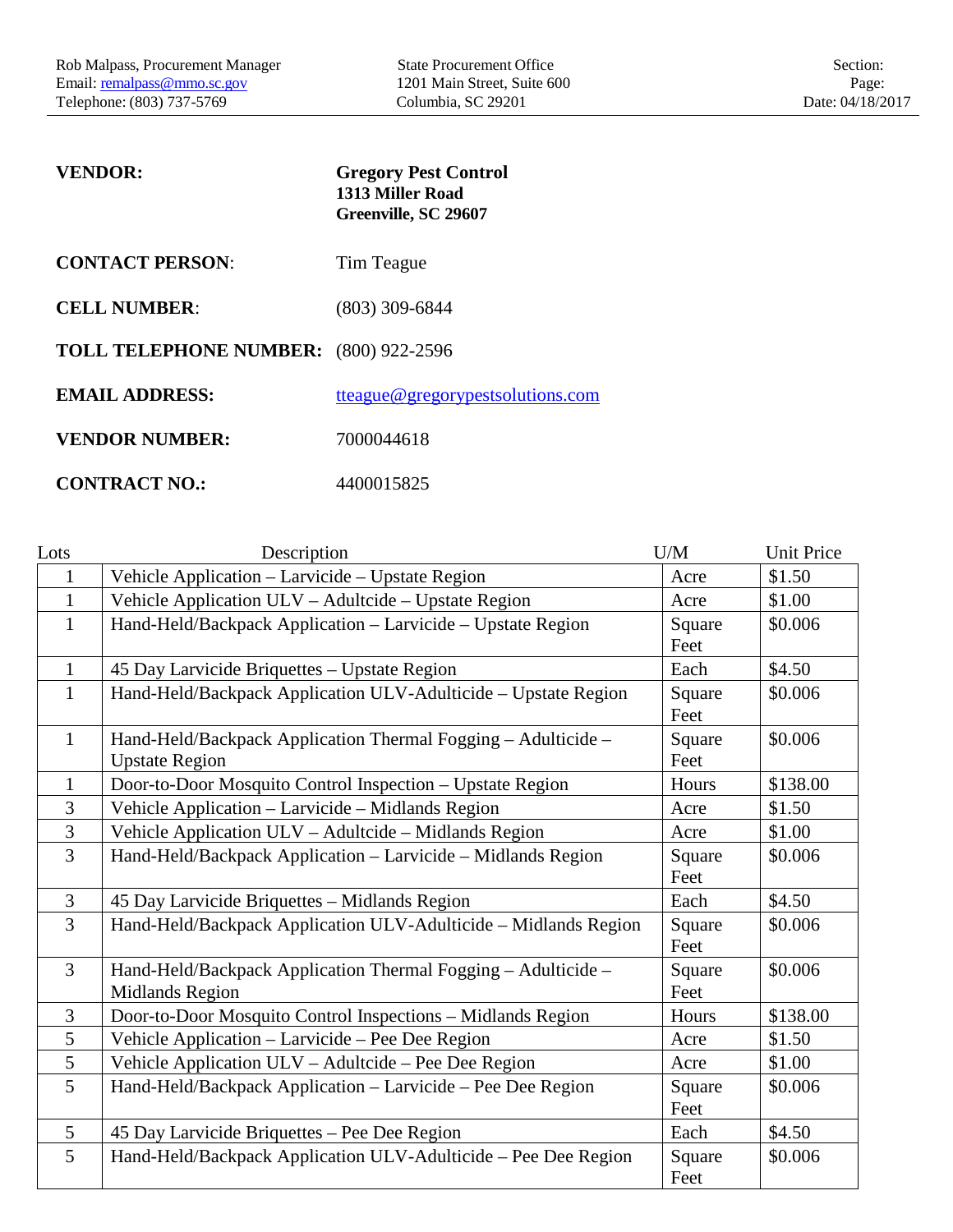|                | Rob Malpass, Procurement Manager<br>Email: remalpass@mmo.sc.gov                            | <b>State Procurement Office</b><br>1201 Main Street, Suite 600 |                |                  | Section:<br>Page: |
|----------------|--------------------------------------------------------------------------------------------|----------------------------------------------------------------|----------------|------------------|-------------------|
|                | Telephone: (803) 737-5769                                                                  | Columbia, SC 29201                                             |                | Date: 04/18/2017 |                   |
| 5              | Hand-Held/Backpack Application Thermal Fogging - Adulticide - Pee<br>Dee Region            |                                                                | Square<br>Feet | \$0.006          |                   |
| 5              | Door-to-Door Mosquito Control Inspections – Pee Dee Region                                 |                                                                | Hours          | \$138.00         |                   |
| $\tau$         | Vehicle Application - Larvicide - Low Country Region                                       |                                                                | Acre           | \$1.50           |                   |
| $\tau$         | Vehicle Application ULV – Adultcide – Low Country Region                                   |                                                                | Acre           | \$1.00           |                   |
| $\tau$         | Hand-Held/Backpack Application – Larvicide – Low Country Region                            |                                                                | Square<br>Feet | \$0.006          |                   |
| $\overline{7}$ | 45 Day Larvicide Briquettes – Low Country Region                                           |                                                                | Each           | \$4.50           |                   |
| $\overline{7}$ | Hand-Held/Backpack Application ULV-Adulticide – Low Country<br>Region                      |                                                                | Square<br>Feet | \$0.006          |                   |
| $\overline{7}$ | Hand-Held/Backpack Application Thermal Fogging – Adulticide – Low<br><b>Country Region</b> |                                                                | Square<br>Feet | \$0.006          |                   |
| $\overline{7}$ | Door-to-Door Mosquito Control Inspections – Low Country Region                             |                                                                | Hours          | \$138.00         |                   |
| 9              | Vehicle Application Thermal Fogging - Adulticide - Upstate Region                          |                                                                | Acre           | \$1.24           |                   |
| 10             | Vehicle Application Thermal Fogging – Adulticide – Midlands Region                         |                                                                | Acre           | \$1.24           |                   |
| 11             | Vehicle Application Thermal Fogging – Adulticide – Pee Dee Region                          |                                                                | Acre           | \$1.24           |                   |
| 12             | Vehicle Application Thermal Fogging - Adulticide - Low Country<br>Region                   |                                                                | Acre           | \$1.24           |                   |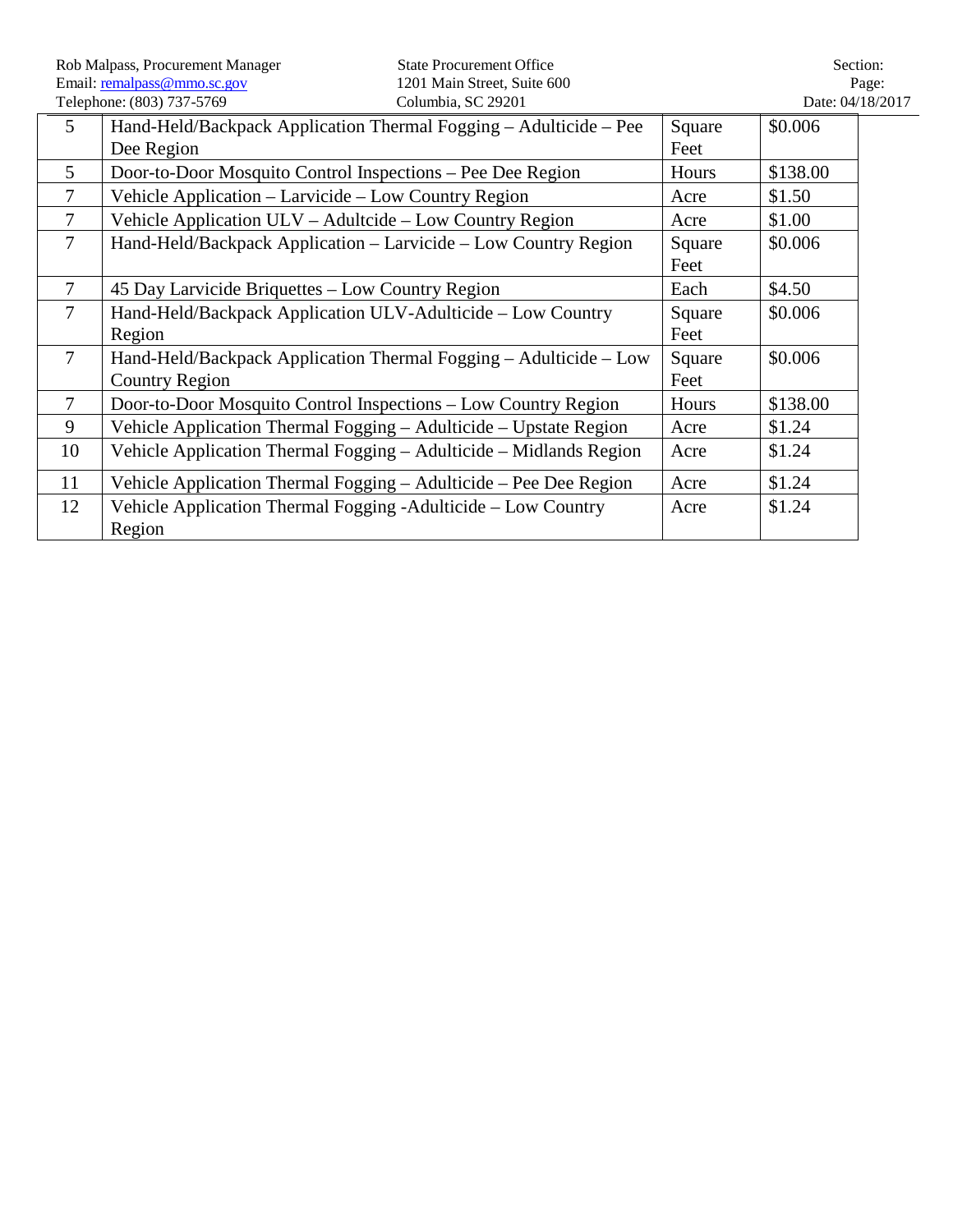<span id="page-3-0"></span>

| <b>VENDOR:</b>         | <b>Mosquito Authority</b><br>346 9th Street SE<br>Hickory, NC 28602 |
|------------------------|---------------------------------------------------------------------|
| <b>CONTACT PERSON:</b> | Joey Osborne                                                        |
| <b>CELL NUMBER:</b>    | $(828)$ 308-2181                                                    |
| <b>OFFICE NUMBER:</b>  | $(800)$ 709-1190                                                    |
| <b>EMAIL ADDRESS:</b>  | joey@themosquitoauthority.com                                       |
| <b>VENDOR NUMBER:</b>  | 7000236305                                                          |
| <b>CONTRACT NO.:</b>   | 4400015826                                                          |

| Lots           | Description                                                     | U/M    | <b>Unit Price</b> |
|----------------|-----------------------------------------------------------------|--------|-------------------|
| $\mathbf{1}$   | Vehicle Application - Larvicide - Upstate Region                | Acre   | \$6.00            |
| $\mathbf{1}$   | Vehicle Application ULV - Adultcide - Upstate Region            | Acre   | \$2.60            |
| $\mathbf{1}$   | Hand-Held/Backpack Application - Larvicide - Upstate Region     | Square | \$0.20            |
|                |                                                                 | Feet   |                   |
| $\mathbf{1}$   | 45 Day Larvicide Briquettes - Upstate Region                    | Each   | \$6.00            |
| $\mathbf{1}$   | Hand-Held/Backpack Application ULV-Adulticide - Upstate Region  | Square | \$0.20            |
|                |                                                                 | Feet   |                   |
| $\mathbf{1}$   | Hand-Held/Backpack Application Thermal Fogging - Adulticide -   | Square | \$0.60            |
|                | <b>Upstate Region</b>                                           | Feet   |                   |
| $\mathbf{1}$   | Door-to-Door Mosquito Control Inspection - Upstate Region       | Hours  | \$40.00           |
| $\overline{2}$ | Aerial Application-Larvicide - Upstate Region                   | Acre   | \$15.00           |
| $\overline{2}$ | Aerial Application-Adulticide – Upstate Region                  | Acre   | \$18.00           |
| 3              | Vehicle Application - Larvicide - Midlands Region               | Acre   | \$5.00            |
| $\overline{3}$ | Vehicle Application ULV - Adultcide - Midlands Region           | Acre   | \$2.60            |
| 3              | Hand-Held/Backpack Application - Larvicide - Midlands Region    | Square | \$0.20            |
|                |                                                                 | Feet   |                   |
| $\overline{3}$ | 45 Day Larvicide Briquettes - Midlands Region                   | Each   | \$6.00            |
| 3              | Hand-Held/Backpack Application ULV-Adulticide - Midlands Region | Square | \$0.20            |
|                |                                                                 | Feet   |                   |
| $\overline{3}$ | Hand-Held/Backpack Application Thermal Fogging - Adulticide -   | Square | \$0.60            |
|                | <b>Midlands Region</b>                                          | Feet   |                   |
| 3              | Door-to-Door Mosquito Control Inspections - Midlands Region     | Hours  | \$40.00           |
| $\overline{4}$ | Aerial Application-Larvicide - Midlands Region                  | Acre   | \$15.00           |
| $\overline{4}$ | Aerial Application-Adulticide - Midlands Region                 | Acre   | \$18.00           |
| $\mathfrak{S}$ | Vehicle Application – Larvicide – Pee Dee Region                | Acre   | \$5.00            |
| 5              | Vehicle Application ULV - Adultcide - Pee Dee Region            | Acre   | \$2.60            |
| 5              | Hand-Held/Backpack Application - Larvicide - Pee Dee Region     | Square | \$0.20            |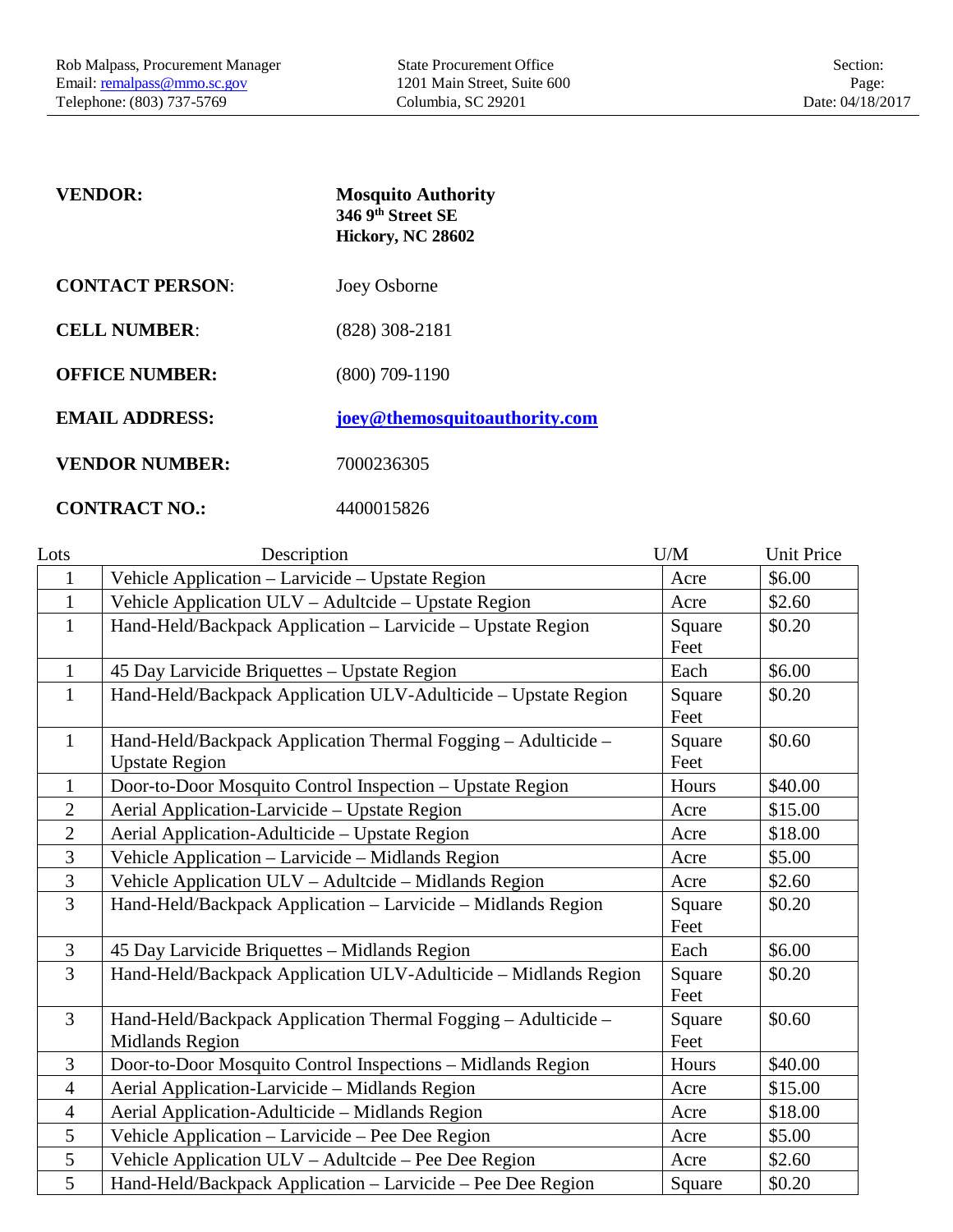$\mathbf{r}$ 

|                |                                                                   | Feet   |         |
|----------------|-------------------------------------------------------------------|--------|---------|
| 5              | 45 Day Larvicide Briquettes – Pee Dee Region                      | Each   | \$6.00  |
| 5 <sup>5</sup> | Hand-Held/Backpack Application ULV-Adulticide – Pee Dee Region    | Square | \$0.20  |
|                |                                                                   | Feet   |         |
| $\mathfrak{H}$ | Hand-Held/Backpack Application Thermal Fogging - Adulticide - Pee | Square | \$0.60  |
|                | Dee Region                                                        | Feet   |         |
| 5              | Door-to-Door Mosquito Control Inspections – Pee Dee Region        | Hours  | \$40.00 |
| 6              | Aerial Application-Larvicide – Pee Dee Region                     | Acre   | \$15.00 |
| 6              | Aerial Application-Adulticide – Pee Dee Region                    | Acre   | \$18.00 |
| $\tau$         | Vehicle Application – Larvicide – Low Country Region              | Acre   | \$6.00  |
| $\overline{7}$ | Vehicle Application ULV – Adultcide – Low Country Region          | Acre   | \$2.60  |
| $\overline{7}$ | Hand-Held/Backpack Application – Larvicide – Low Country Region   | Square | \$0.20  |
|                |                                                                   | Feet   |         |
| $\overline{7}$ | 45 Day Larvicide Briquettes - Low Country Region                  | Each   | \$6.00  |
| 7              | Hand-Held/Backpack Application ULV-Adulticide – Low Country       | Square | \$0.20  |
|                | Region                                                            | Feet   |         |
| $\overline{7}$ | Hand-Held/Backpack Application Thermal Fogging - Adulticide - Low | Square | \$.060  |
|                | <b>Country Region</b>                                             | Feet   |         |
| 7              | Door-to-Door Mosquito Control Inspections – Low Country Region    | Hours  | \$40.00 |
| 8              | Aerial Application-Larvicide – Low Country Region                 | Acre   | \$15.00 |
| 8              | Aerial Application-Adulticide – Low Country Region                | Acre   | \$18.00 |